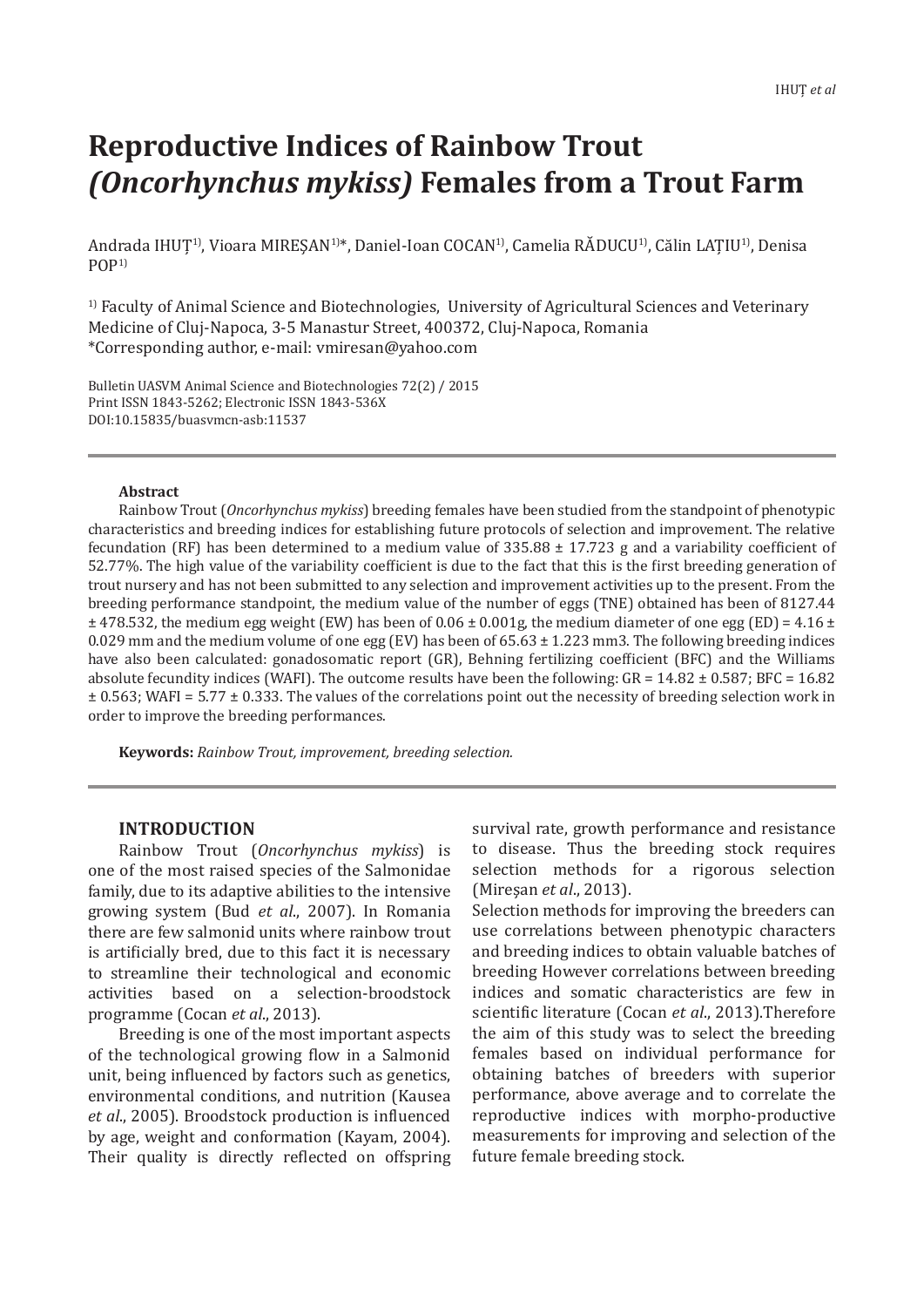#### **MATERIALS AND METHODS**

This study was performed in February 2015, on the first breeding generation of the fishery. Reproduction performances were determined<br>on 16 randomly selected rainbow trout on 16 randomly selected rainbow (*Oncorhynchus mykiss*) female breeding stock (Ibw-initial body weight; Fbw-final body weight; RF –relative fecundity; TNE - eggs total number; Ew-eggs weight; Ed-eggs diameter; Ev-eggs volume) necessary and useful for calculating the reproduction indices: GR - gonadosomatic report, BFC - Behning fertilizing coefficient and the WAFI - Williams absolute fecundity indices (Turliu, 2008).

Reproductive indices were calculated after the following formulas:

Gonadosomatic report =  $\frac{ovary weight \times 100}{200}$ body weight body length ×100 Behning fertilizing coefficient =  $\frac{b\ddot{a}y\ddot{b}y}{total\ number\ of\ eqgs}$ Williams absolute fecundity indices = gonadosomatic report x body weight the average weight of an egg  $\times$ 100

The purpose of the study was to test whether there is are any phenotypic correlations between somatic characteristics and breeding characteristics, so that in the future, selection for improved reproductive performance can be done based on one of two phenotypic correlated characteristics.

Afterwards, the existing correlations between the studied somatic characteristics: (Bw -body weight, Tl - total length, Sl - standard length, Cl commercial length, MH - maximum height, Mh minimum height, Bd - body depth, Hl - head length, Cpl - caudal peduncle length) and the reproduction

indices previously mentioned shows close links between somatic characters and reproductive indices.

Nutrition as well is an important factor for reproductive performance, therefore the female breeding stock were fed according to the requirements (Tab. 1) starting with the first stage of growth. All data was statistically analysed with add - In Data analysis from Microsoft Excel. Correlations were performed with Pearson Correlation.

#### **RESULTS AND DISCUSSION**

The breeding rainbow trout (*Oncorhynchus mykiss*) females aged 3 years from fishery, have been studied for both production performance and reproduction indices.

Based on the samples and weighing before and after spawning, the relative fecundity (RF) has been determined to a value of  $335.88 \pm$ 17.723 g with a variability coefficient of 52.77%. The high variability coefficient is due to the fact that this was the first breeding generation in the fishery obtained from own nursery without being subjected to selection and improvement activities. (Tab. 2)

The total number of eggs (TNE) and egg diameter (Ed) are the most frequently used criteria in production, as the increase in broodstock weight directly influences the increase in the number and diameter of eggs (Bromage and Cumaranatunge, 1988).

The total number of eggs (TNE) value was 8127.44 ± 478.532, higher than that obtained by Kayam, (2004) but with greater variability coefficient, of 58.88%, therefore for the future reproduction nucleus, we will choose those

**Tab. 1.** Composition and nutritive value of the administered fodder

|                              | Fodder Type       |                         |       |  |  |  |  |  |
|------------------------------|-------------------|-------------------------|-------|--|--|--|--|--|
| Issue                        | Aqua Dynamic 2 mm | Aqua Dynamic 4/6 mm     |       |  |  |  |  |  |
| Crude protein %              | 43                | Aqua Dynamic 3 mm<br>41 | 40    |  |  |  |  |  |
| Crude fat %                  | 20                | 21                      | 22    |  |  |  |  |  |
| Cellulose %                  | 2.0               | 2.2                     | 2.2   |  |  |  |  |  |
| Phosphorus %                 | 1.20              | 1.30                    | 1.35  |  |  |  |  |  |
| Vitamin A (UI/kg)            | 10.000            | 10000                   | 10000 |  |  |  |  |  |
| Vitamin D3 (UI/kg)           | 1500              | 1500                    | 1500  |  |  |  |  |  |
| Vitamin E (mg/kg)            | 200               | 200                     | 200   |  |  |  |  |  |
| Convertible energy (Kcal/MJ) | 20.0              | 19.8                    | 20.0  |  |  |  |  |  |

Bulletin UASVM Animal Science and Biotechnologies 72(2) / 2015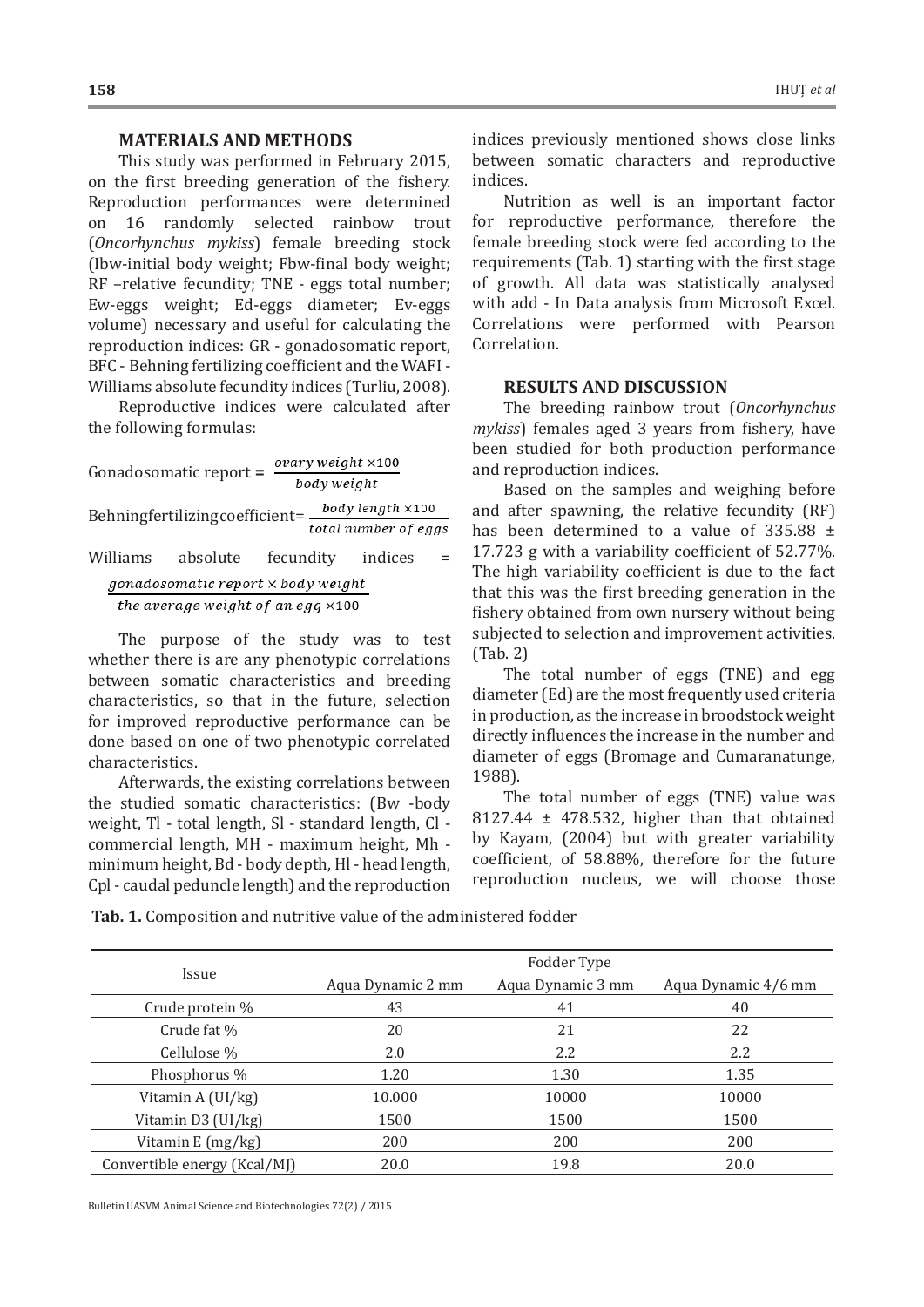individuals that produce the richest spawn. Also some of the most important factors that affect egg production at rainbow trout *(Oncorhynchus mykiss)* are consanguinity among breeding stock, age and weight, quality of feed and water quality (Billard, 1990; Bromage *et al*., 1992, Ozgur and Bayir, 2013).

In the present study, we found that the egg weight (Ew) was  $0.06 \pm 0.001$  g, and the egg diameter (Ed) was  $4.16 \pm 0.029$  mm, while for the egg diameter, Özgür and Bayir (2013) obtained  $5.58 \pm 0.18$  mm at four year old female broodstocks, and for the same age, Kocaman *et al*. (2009) obtained almost the same value (5.33 ± 0.10). From this data, we can conclude that the number and diameter of eggs increase with the age of broodstocks.

The following reproduction indices: GR gonadosomatic report, BFC - Behning fertilizing coefficient and the WAFI – Williams absolute fecundity indices have also been calculated.

The egg volume (Ev) was  $65.63 \pm 1.223$  mm<sup>3</sup>. Also the gonadosomatic report (GR) presented values of  $14.82 \pm 0.587$  lower than the one obtained by Mireşan *et al*. (2013) of 15.218 ± 0.438 on 4 year-old females, and Bud *et al*., (2009) of 22.54  $\pm$  1.13; therefore we concluded that for the future breeding stock only the females who have the greater gonadosomatic report (GR) will be selected. As other authors mentioned the breeding performance of rainbow trout and others trout females species increase with the age, reaching maximum performance at 6-8 years (Cocan *et al*., 2013; Rahbar*et al*., 2011). The batch of studied female in this paper was three years old, at the beginning of reproductive period.

Behning fertilizing coefficient (BFC) was  $16.82 \pm 0.563$  with a variability of 33.48%; the increasing values of Behning coefficient indicate a gradual and proportional increase of total number eggs (TNE) simultaneously with age (Mireşan *et al*., 2013). Also Williams absolute fecundity (WAFI) is directly proportional with the females' age and recorded a value of  $5.77 \pm 0.333$ , higher than 4.278±0.279 found by Mireşan *et al*.(2013) at the same female age.

Gonadosomatic report (GR) presented strong and positive correlation  $(r = 0.621)$  with maximum height (MH) and initial body weight (Ibw), where the correlation value was 0.415, lower than that obtained by Cocan *et al*. (2013) at the same female age. The values of the correlation coefficients indicate that the selection can be performed for the improvement of the characteristic for which the higher correlation value was found.

Also Gonadosomatic report (GR) presented a negative correlation for total length (Tl) (r =-0.116) lower than that obtained by Cocan *et al*. (2013) (r = – 0.027), who point out that along with the increase of total length (Tl) the values of coefficients and indices of selection and breeding are decreasing.

Behning fertilizing coefficient (BFC) presented positive value for total length  $(Tl)$   $(r = 0.264)$ , a value higher than that found by Cocan *et al*. (2013)  $(r = 0.130)$ , and negative correlation between BFC and the initial body weight  $(r = -0.258)$ .

Williams absolute fecundity index (WAFI) presented strong and positive value for maximum height  $(r = 0.635)$  and initial body weight  $(r = 0.562)$ , lower than that obtained by Cocan*et al*. (2013) (0.953); The values of the correlation coefficients indicate that the selection can be performed for the improvement of the characteristic in female breeders for which the higher correlation value was found, between maximum height and initial body weight. Also negative correlations were obtained for total length  $(Tl)$   $(r = -0.054)$ , as

**Tab. 2.** The mean values of meristic and gravimetric measurement of rainbow trout (*Oncorhynchus mykiss*) female at age of three years.

| Sp.         |       | lbw/g   |         | Fbw/g |       | RF/g    |     | <b>TNE</b>                                                                                |     | $E_{W}/g$ |     | $Ed$ (mm)        | Ev $\rm(mm^3)$ |                                     |     | GR    |       | <b>BFC</b>  | WAFI  |                  |
|-------------|-------|---------|---------|-------|-------|---------|-----|-------------------------------------------------------------------------------------------|-----|-----------|-----|------------------|----------------|-------------------------------------|-----|-------|-------|-------------|-------|------------------|
| $X \pm s x$ |       |         |         |       |       |         |     | 2208.38±37.48 1872.5±29.556 335.88±17.723 8127.44±478.532 0.06±0.001                      |     |           |     | $4.16 \pm 0.029$ |                | $65.63 \pm 1.223$ $14.82 \pm 0.587$ |     |       |       | 16.82±0.563 |       | $5.77 \pm 0.333$ |
| $V\%$       | 16.97 |         |         | 15.78 | 52.77 |         |     | 58.88                                                                                     |     | 16.76     |     | 7.02             |                | 18.64                               |     | 39.58 | 33.48 |             | 57.67 |                  |
|             |       | 374.795 | 295.562 |       |       | 177.233 |     | 4785.321                                                                                  |     | 0.010     |     | 0.292            |                | 12.230                              |     | 5.867 | 5.631 |             | 3.327 |                  |
|             | Min   | Max     | Min     | Max   | Min   | Max     | Min | Max                                                                                       | Min | Max       | Min | Max              | Min            | Max                                 | Min | Max   | Min   | Max         | Min   | Max              |
| Range       |       |         |         |       |       |         |     | AFOE OODE AFAA DAFE ADA OOA DEADDAADAA OOA OOA DIGO AFA AA OOA FAAD DAACICAD DEACDOO AFAA |     |           |     |                  |                |                                     |     |       |       |             |       |                  |

1705 2825 1510 3475 130 900 3513 24324 0.04 0.08 3.68 4.51 40 80 7.49 31.86 6.13 27.16 2.88 17.19 (Ibw) initial body weight, (Fbw) final body weight; (RF) relative fecundity, (TNE) eggs total number, (Ew) eggs weight, (Ed) eggs diameter, (Ev) eggs volume, (GR) gonosomatic report, (BFC) Behning fertilizing coefficient (WAFI) Williams absolute fecundity indices.

**159**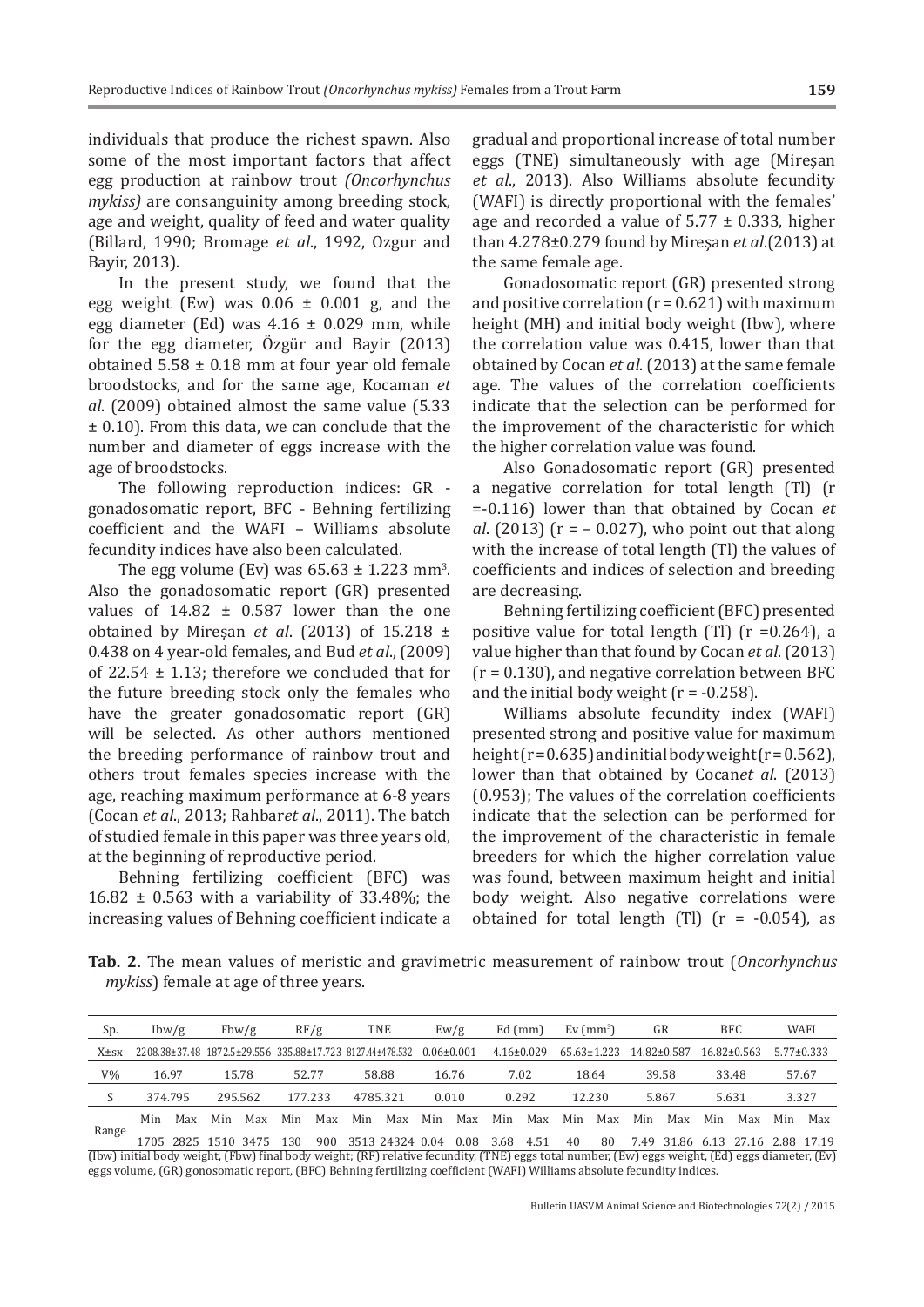| Specif.       | Fbw      | <b>RF</b> | <b>TNE</b> | Ew       | Ed        | Ev       | GR       | <b>BFC</b> | <b>WAFI</b> |
|---------------|----------|-----------|------------|----------|-----------|----------|----------|------------|-------------|
| Ibw           | 0.887    | 0.636     | 0.593      | 0.288    | 0.230     | 0.092    | 0.415    | $-0.258$   | 0.562       |
| Tl            | 0.350    | 0.018     | $-0.012$   | 0.194    | 0.141     | $-0.136$ | $-0.116$ | 0.264      | $-0.054$    |
| <sub>Sl</sub> | 0.379    | 0.101     | 0.060      | 0.318    | 0.252     | $-0.020$ | $-0.027$ | 0.165      | $-0.002$    |
| <sub>C1</sub> | 0.454    | 0.070     | 0.030      | 0.334    | 0.242     | 0.045    | $-0.061$ | 0.148      | $-0.312$    |
| MH            | 0.585    | 0.752     | 0.696      | 0.450    | 0.294     | 0.275    | 0.621    | $-0.510$   | 0.635       |
| Mh            | 0.578    | 0.104     | 0.070      | 0.282    | 0.362     | $-0.087$ | $-0.048$ | 0.094      | 0.033       |
| Bd            | 0.520    | 0.579     | 0.583      | 0.152    | $-0.0002$ | 0.247    | 0.432    | $-0.331$   | 0.559       |
| HL.           | 0.416    | 0.067     | 0.015      | 0.430    | 0.412     | 0.336    | $-0.020$ | 0.080      | $-0.045$    |
| CpL           | $-0.095$ | 0.162     | 0.152      | $-0.085$ | $-0.060$  | 0.021    | 0.137    | 0.001      | 0.158       |

**Tab. 3.** Phenotypic correlation coefficient values of the morphological reproductive performance at rainbow trout (*Oncorhynchus mykiss*).

(Ibw) initial body weight, (Fbw) final body weight; (RF) relative fecundity, (TNE) eggs total number, (Ew) eggs weight, (Ed) eggs diameter, (Ev) eggs volume, (GR) gonosomatic report, (BFC) Behning fertilizing coefficient (WAFI) Williams absolute fecundity indices, (Tl) total length, (Sl) standard length, (Cl) commercial length, (MH) maximum height, (Mh) minimum height, (Bd) body depth, (HL) head length, (CpL) caudal peduncle length.

opposed to the positive correlation obtained by Cocan *et al*. (2013) (r = 0.162), showing again the necessity of further analysis to obtain accurate results.

Strong and positive correlations were obtained for the following characteristics: between final body weight (Fbw) and initial body weight (Ibw)  $(r = 0.887)$ ; as expected, relative fecundity (RF) and maximum height (MH)  $(r = 0.752)$ ; as well as between total number eggs (TNE) and maximum height (MH) ( $r = 0.696$ ).

In conclusion, the present correlations are useful for selection of the future female breeders starting with the first year of reproduction for obtaining of the quantitatively and qualitatively best egg production, for the entire optimal reproduction age range.

## **CONCLUSION**

The resulting values of the correlations show strong interdependencies between morphoproductive measurements and reproduction indices of fertility; therefore in the breeding stock we must take into account to select the females who show the greatest value for initial body weight to increase the total number eggs (TNE), eggs weight (Ew) and reproduction indice performances. This study can contribute to increasing fish production and reproduction performance in Romanian rainbow trout fisheries.

*Acknowledgments.* This paper was published under the frame of European Social

Bulletin UASVM Animal Science and Biotechnologies 72(2) / 2015

Fund, Human Resources Development Operational Program 2007-2013, project no. tional Program 2007-2013, project no. POSDRU/159/1.5/S/132765.

## **REFERENCES:**

- 1. Billard R, (1990). Culture of salmonids in fresh water. In: G. Barnabé Ed. Aquaculture. vol. 2, Ellis Harwood Limited, London, 549592.
- 2. Bromage N, Cumaranatunge PRC, (1988). Egg Production in the Rainbow Trout. In RJ, Roberts JF, Muir Eds. Recent Advances in Aquaculture. Vol. 3, Croom Helm, London, 65- 137.
- 3. Bromage N, Jones J, Randall C, Thrush M, Davies B, Springate J, Duston J, Barker G, (1992). Broodstock Management, Fecundity, Egg Quality and Timing of Egg Production in the Rainbow Trout (Oncorhynchus mykiss), Aquaculture, 100: 141-166.
- 4. Bud I, Boaru A, Petrescu-Mag V (2009). Influence of food and age on breeding and reproductive performances in a rainbow trout population. AACL Bioflux 2(2):239-247.
- 5. Bud I, Ionescu O, Vlădău V, Pop S (2007). Peştii din apelereci. Păstrăvii. Ed. Risoprint Cluj-Napoca.
- 6. Cocan D, Mireşan V, Constantinescu R, Răducu C, Ihuţ A, (2013). Correlation between Age and Fertility Indices of Rainbow Trout *(Oncorhynchus mykiss)* Females. Bulletin UASVM Animal Science and Biotechnologies 70 (1): 199- 200.
- 7. Kausea A, Ritolab O, PaananenbT,Wahlroosa H, Mäntysaaria EA, (2005). Genetic trends in growth, sexual maturity and skeletal deformations, and rate of inbreeding in a breeding program for rainbow trout (*Oncorhynchus mykiss*). Aquaculture,247: 177–187.
- 8. Kayam S,(2004) The Effect of Mating Different Age Groups of Broodstocks on the Reproductive performance, Sex Ratio, Growth, and Survival bate of Rainbow Trout (Oncorhynchus mykiss), Journal of Freshwater Ecology, 19 (4): 695-699.